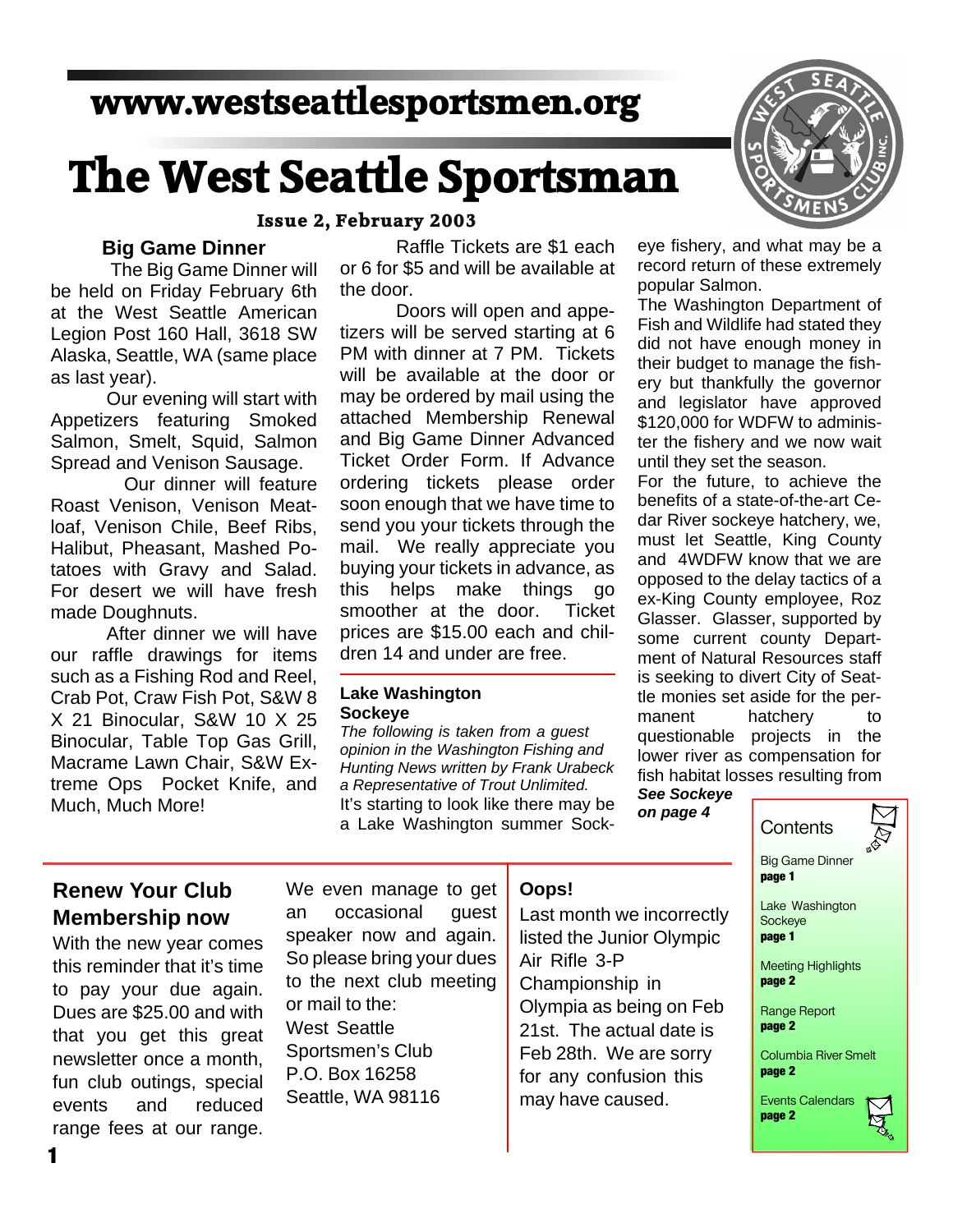# **Club Meeting Highlights January 7th 2004**

The club meeting started with all having Squid, Smelt, French Fries and Corn bread. Many thanks to Jerry and Roz Mascio for cooking up a great feed.

**Club Officer Elections** - Motion was raised to keep the same officers as last year and seconded. The motion was bought to a vote of the members present and passed. So we will have the same officers this year as last, they are President – Steve Patnode, Vice Pres. – Cam Robison, Secretary – Tony Olszewski, Treasurer – Fred Burr, and Recording Secretary – Richard George.

We discussed the planning of several club outings in the coming months, 1 being the fresh water fishing trip to Bowman Bay possibly the first weekend in June, a possible Razor Claming trip if the season opens in April, and a possible fish-

ing trip to eastern Washington in May.

Jerry Mascio brought up that it would be nice to have a booklet made up with each member's name, address, phone number, email address and a picture. Mike and Greg will attempt to get pictures of all club members at the Big Game Dinner for this book.

 Richard George brought up that we were still sending Newsletters to many members that have not paid there last years dues. It was decided that we would send them one last newsletter informing them that it was there last one unless they renew their 2004 membership.

We awarded a certificate to those club members that helped during the range remodel; it will be mounted on the wall at the range.

The meeting ended with those who wanted to try out the new range doing so.

# **RANGE REPORT**

By Fred Burr

Starting on February 7 & 8 we will be starting the various NRA sectional matches.

**February 7 & 8** - Open Air Rifle and Pistol Sectional. This is open to all ages.

**February 15 & 16** - Junior 4-position and Junior air rifle.

**March 6 & 7** - Junior 3-position and Junior 3-position air rifle.

**March 27** - Cub match. This is for the beginning shooters

Our next Hunter Education Class starts on February 19th and runs through the 22nd. At this time it is about half full. **Call to reserve a spot. Do not wait till fall.**

**Events Calendar**



### **Up coming Small bore & Air Matches**

| Feb 1       | Centralia  | 100-Shot Offhand                          |                                    |
|-------------|------------|-------------------------------------------|------------------------------------|
| Feb 7-8     | Roger Dahl | Open Air Rifle Sectional                  | February $6th$ – Big Game Dinner   |
| Feb 14-15   | Roger Dahl | Junior 4-P Air Sectional                  | March 3rd - Club Meeting           |
| Feb 15      | Centralia  | Open 4-P Sectional                        | April 23-25 - Possible Riffe Lake  |
| Feb 21      | Puyallup   | Junior 60-Shot 3-P                        | <b>Fishing Trip</b>                |
| Feb 28      | Olympia    | Junior Olympic Air Rifle 3-P Championship | June 4-6 - Bowman Bay Outing       |
| Mar $6 - 7$ | Roger Dahl | Junior 3-P & 3-P Air Rifle Sectionals     |                                    |
| Mar 14      | Centralia  | State 4-P Championship (West)             | If you have any ideas for programs |
| Mar 27      | Roger Dahl | Cub Match (prone & kneeling)              | to have at the club meeting or any |
| Apr 24      | Puyallup   | Junior Outdoor Championships              | good outing ideas let one of the   |
| May 7       | Wenatchee  | Junior Air Rifle Match                    | Officers or Trustees know.         |
| May 8-9     | Wenatchee  | Junior Outdoor Championships              |                                    |
|             |            |                                           |                                    |

### **Columbia River smelt season opened Jan. 1, 2004**

**Action:** Columbia River and tributary smelt season opens January 1, 2004. **Effective date:** January 1, 2004 through March 31, 2004. Mainstem Columbia is open 7 days per week and 24 hours per day. Washington tributaries are open 7

**Issue 2, February 2003** 

days per week during the hours of 6 a.m. to 10 p.m.

**Species affected:** Columbia River smelt (eulachon)

**Location:** The Columbia River and tributaries below Bonneville Dam.

**Reason for action:** Abundance and productivity indices support a Level 3 fishery, as described in the "Washington and Oregon Eulachon

Management Plan" for the Columbia River.

**Other information:** No license is required. Daily limit is 20 pounds per person (about 2/3 of a 5-gallon bucket). Dip net gear only. Please remember to respect private property.

**Information contact:** Call the WDFW Region 5 office, at (360) 696-6211. Press \*1010 for regulations and current fishing reports.

# **2 www.westseattlesportsmen.org The West Seattle Sportsman**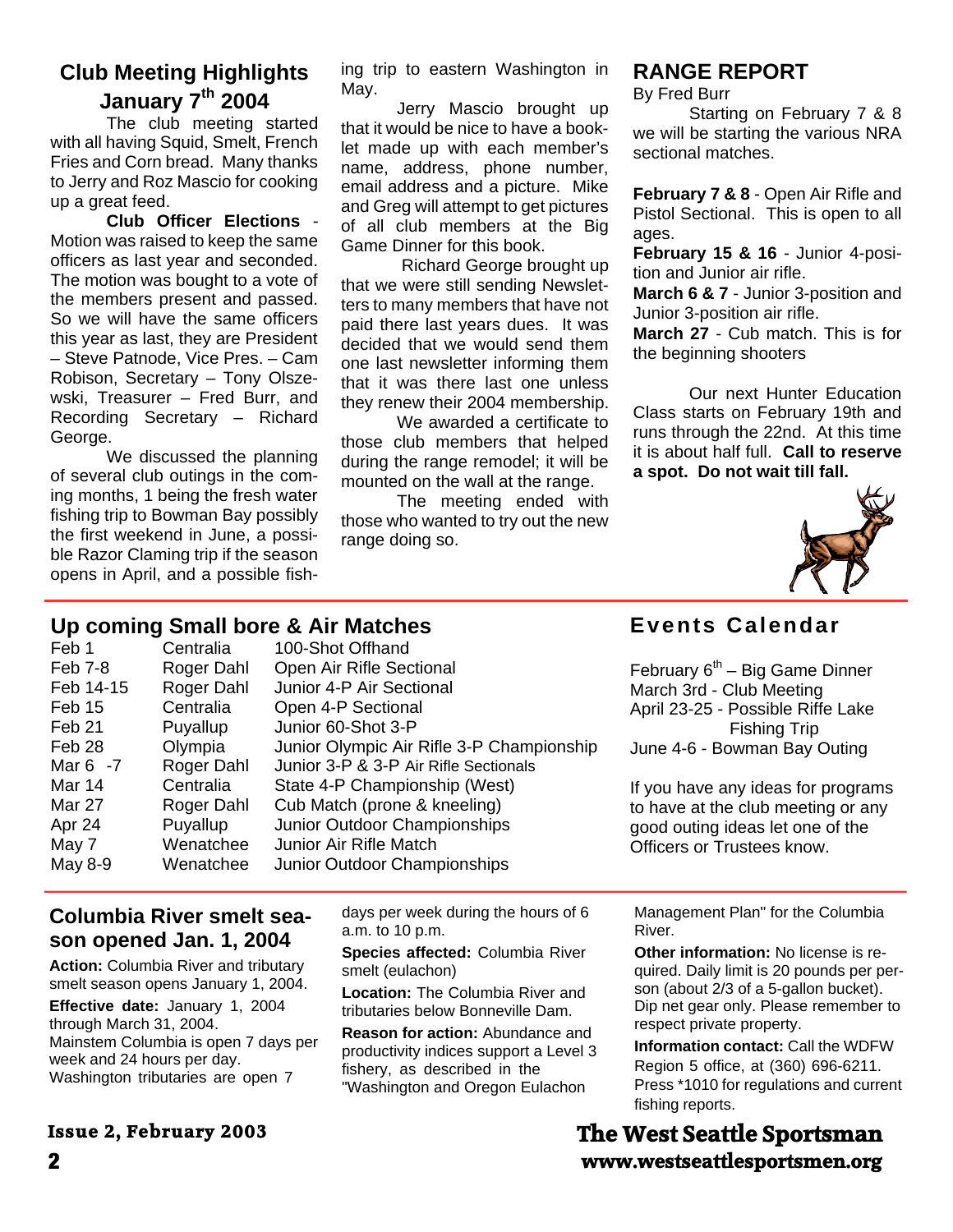# THE WEST SEATTLE SPORTSMEN'S CLUB **Sponsors of the Roger Dahl Rifle Training Range**

| <b>OFFICERS</b>            |              | <b>TRUSTEES</b>                             |
|----------------------------|--------------|---------------------------------------------|
| President – Steve Patnode  | 206-937-5233 | Jerry Mascio 206-937-3614                   |
| Vice Pres. – Cam Robison   | 206-431-8337 | <b>Frank Novito</b>                         |
| Secretary – Tony Olszewski | 425-226-5643 | Rolf Erickson                               |
| Treasurer – Fred Burr      | 206-935-4883 |                                             |
| Rec. Sec. – Richard George |              | Contact us at info@westseattlesportsmen.org |

The West Seattle Sportsmen's Club was founded in 1934 by a group of fourteen men who had the foresight to see that sportsmen, in a united group, would present views, be better heard and achieve goals that were not possible when action as unorganized individuals. The ambitions of these charter members, who strove for the propagation of wildlife and habitat as well as the conservation of all our natural resources, has proven prophetic, for today multitudes of individuals and sporting groups are carrying on the job of conserving the remaining outdoor assets of natural America. The West Seattle Sportsmen's Club helps lead in this fight in the state of Washington. A member has the opportunity to join others in formulating club action in achieving and maintaining these goals. However, "all work and no play" is not the format of the club. Many events are spaced throughout the year to insure a member many chances to participate in sportsmen's activities. For \$25, what more could a man ask than the opportunity to go salmon fishing

with a group of his friends on a charter boat, fresh water fishing with other members and their families, have a salmon bake, a clam feed, or attend a banquet especially for the ladies. But there's more - he can shoot on the club range, go rabbit hunting, and if nothing else, should get \$25 worth just by watching the kids of the community have a real ball at the Kid's Fishing Derby. To sum it all up, a guy gets at least a hundred dollars worth of fun out of a year's membership.

| <b>MEMBERSHIP APPLICATION</b>                                                                                                                                                                                                                                                                                          |                                                   |                               |
|------------------------------------------------------------------------------------------------------------------------------------------------------------------------------------------------------------------------------------------------------------------------------------------------------------------------|---------------------------------------------------|-------------------------------|
| <b>WEST SEATTLE SPORTSMEN'S CLUB</b>                                                                                                                                                                                                                                                                                   |                                                   |                               |
|                                                                                                                                                                                                                                                                                                                        |                                                   | Date                          |
|                                                                                                                                                                                                                                                                                                                        | of _________, Washington, being interested in the |                               |
| for membership in the WEST SEATTLE SPORTSMEN'S CLUB and tender herewith the sum of \$<br>payment of one year's dues.                                                                                                                                                                                                   |                                                   |                               |
| If your "I solemnly swear that I will abide by the Constitution and By-Laws of the West Seattle Sportsmen's Club and<br>help in its up-building and I will not willfully disobey the Game Laws wherever I fish or hunt. I will always be<br>a true sportsman both in the field and to my brother members at all times. |                                                   |                               |
|                                                                                                                                                                                                                                                                                                                        | If you would like to                              |                               |
|                                                                                                                                                                                                                                                                                                                        | receive the Club<br>News Letter by email          |                               |
| $City$ $City$ $Zip$                                                                                                                                                                                                                                                                                                    | check here.                                       |                               |
| Phone Representation of the Representation of the Representation of the Representation of the Representation of the Representation of the Representation of the Representation of the Representation of the Representation of                                                                                          |                                                   |                               |
|                                                                                                                                                                                                                                                                                                                        |                                                   |                               |
| The West Seattle Sportsman                                                                                                                                                                                                                                                                                             |                                                   | <b>Issue 2, February 2003</b> |

**www.seattlesportsmen.org 3**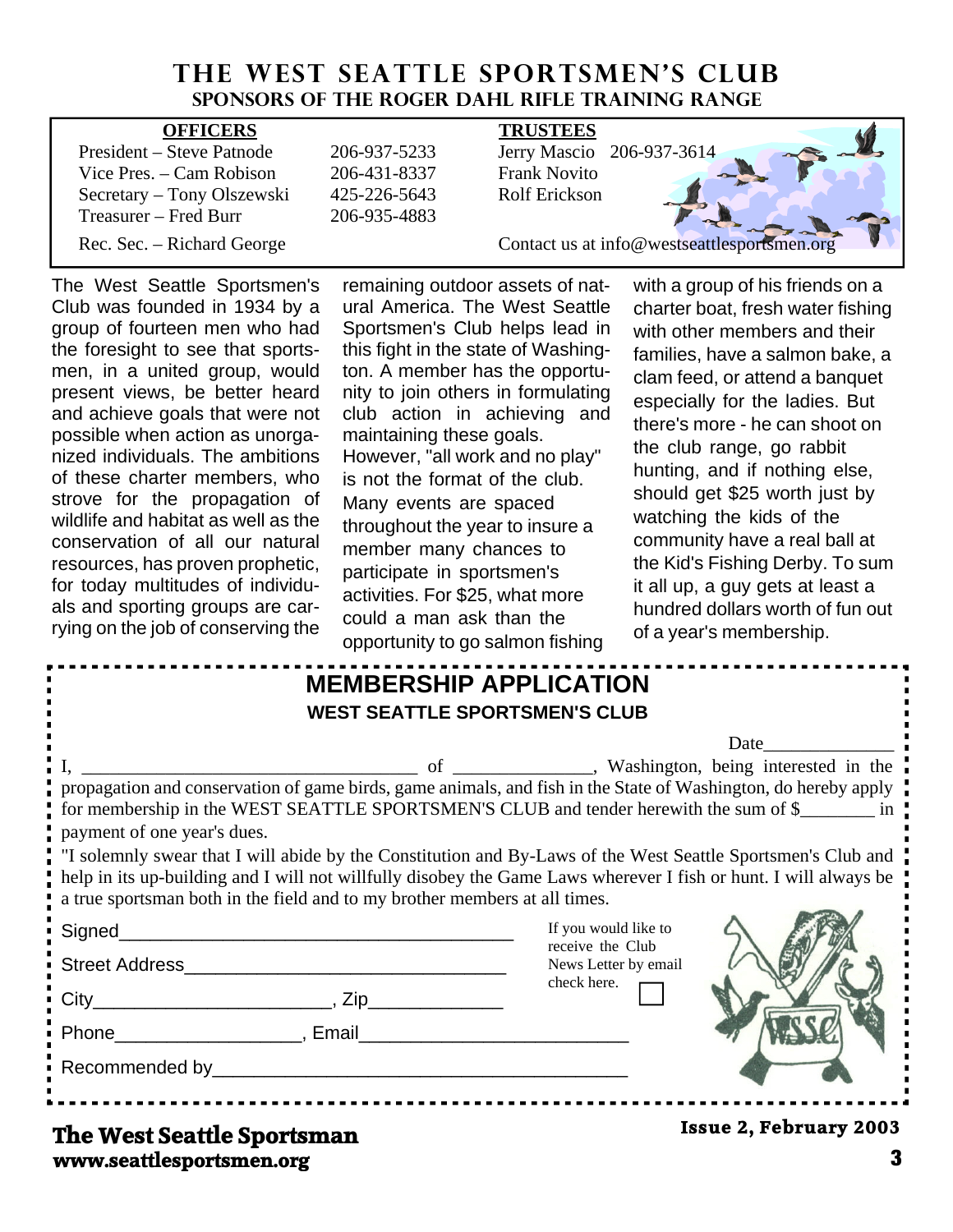#### **www.westseattlesportsmen.org Issue 2, February 2003 4**

#### *Sockeye from page 1*

past county land-use and flood-control decisions.

However, the city is on the hook with the state, federal government and the tribes to build a hatchery as mitigation for the blockage of some 17 miles of spawning waters above their Landsburg Dam. Located 22 miles upstream from Lake Washington, the dam is where the city diverts water for municipal use.

The hatchery would make possible more frequent and more robust red salmon fisheries. Unfortunately, due to a partially successful appeal of a project environmental impact statement by Glasser, the facility has been delayed by at least a year with operation now expected by 2006. Glasser appealed the EIS in April 2003 with the Seattle hearing examiner ruling in November that the city must prepare a supplemental EIS providing a "worst case" assessment of possible project impacts. The supplemental EIS is expected to be available for public review by summer.

In the meantime, Glasser continues to lobby the city council to drop funding for the project and not even complete the supplemental EIS. The council and the mayor's office need to hear from sport fishing stakeholders that support the hatchery. Contact Councilman Jim Compton, chairman of the Utilities Comniittee (206-684-8802).

If you want to fish this summer, you need to become engaged this winter in two things. The first is the process by which the state Fish and Wildlife Commission sets the policy governing 2004's salmon fisheries. Known as "North of Falcon," public input is sought on policies and fishing options through a series of public meetings. See WDFW's Web site (wdfw.wa.gov) for meeting dates and location. Sports' equal sharing with tribal fishers of the harvestable

portion of the 2004 run should be advocated during this process. Also, contact Pat Pattillo, WDFW's NOF staffer, to provide input (360-902- 2705; PATTIPLP@dfiv.wa.gov).

The second is to contact your legislators and ask that they support the supplemental budget that has \$120,000 earmarked for the management of a 2004 Lake Washington sport fishery on sockeye salmon.

It is also important to contact Sen. Bob Oke, chair of Senate Parks, Fish & Wildlife Committee; and Representative Mike Cooper, chair of House Fisheries, Ecology and Parks Committee to ask them to work the Senate and House budget committees to gain the funds. Both of these chairmen have been supportive of sport fisheries, as have former senator and candidate for governor, Dino Rossi and Speaker of the House Frank Chopp. Both Rossi and Chopp advocated for the Cedar River sockeye hatchery.



The West Seattle Sportsmen's Club P.O. Box 16258 Seattle, WA 98116



**First Class Mail**